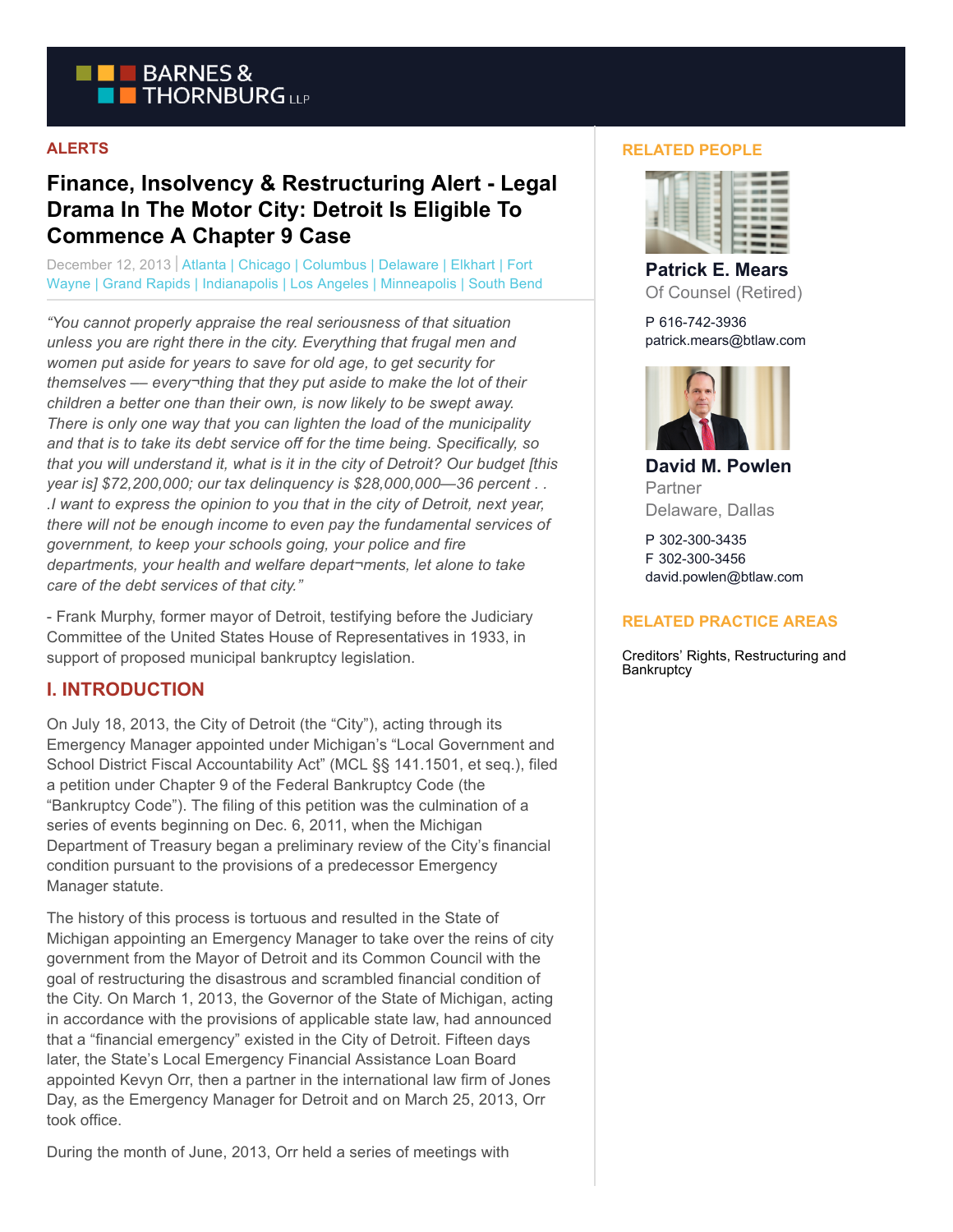various creditor groups including representatives of various pension systems, retiree associations, unions, bond insurers, and the like and presented them with a proposal for an out-of-court restructuring of the City's huge and unsustainable debt. During these meetings, Orr outlined to the attendees the depth of the city's financial problems and sketched an outline of a possible financial restructuring of those debts which would involve deep discounts on creditors' claims. In early July, two separate lawsuits were commenced against the Governor and Treasurer of the State of Michigan in Michigan state court requesting (i) a declaratory judgment that Michigan's Emergency Financial Manager law was unconstitutional; and (ii) an injunction prohibiting the defendants from authorizing the filing of a petition under Chapter 9 of the Bankruptcy Code in which vested pension benefits might be impaired. Against the backdrop of this litigation, the Governor authorized the City of Detroit, acting through its Emergency Financial Manager, Kevyn Orr, to file a Chapter 9 petition seeking to adjust the municipality's debts with no limitations on the ability of the City to restructure pension indebtedness. This Chapter 9 petition was filed with the bankruptcy court clerk in Detroit on July 18, 2013, at 4:06 p.m., just minutes before the state court conducted hearings in the two cases seeking to enjoin such a Chapter 9 filing. Notwithstanding this filing, the state court entered an order granting the request for an injunction against the governor and declaring the Emergency Financial Manager Act to be unconstitutional "to the extent that it permits the Governor of Michigan to authorize an emergency manager to proceed under Chapter 9 in any manner which threatens to diminish or impair accrued pension benefits."

## **II. THE CHAPTER 9 CASE GATHERS STEAM**

Notwithstanding this order entered by the state court, Detroit's Chapter 9 case proceeded in the United States Bankruptcy Court for the Eastern District of Michigan under the auspices of Bankruptcy Judge Steven W. Rhodes. In voluntary cases under Chapter 9 of the Bankruptcy Code, an "order for relief" under that chapter is not entered immediately upon the filing of the petition as in cases under Chapter 11, which prescribes reorganization procedures for entities other than municipalities. Immediately upon the filing of a voluntary Chapter 9 petition with a bankruptcy court clerk, an automatic stay (i.e., an injunction) against the commencement and prosecution of collection actions and other creditor enforcement actions is imposed by operation of law. 11 U.S.C. §§ 362, 922. The automatic stay provisions of section 922(a)(1), unlike the stay applicable in Chapter 11 cases, applies to protect certain third parties—this subsection prohibits the "commencement or continuation, including the commencement or employment of process, of a judicial, administrative or other action against an officer or inhabitant of the debtor that seeks to enforce a claim against the debtor." (Emphasis supplied.)

Since the date on which Detroit filed its petition, there was (and continues to be) a substantial amount of jockeying in the bankruptcy court and in the press by the City and creditor groups concerning the eligibility of the City to be the subject of a Chapter 9 case. Section 109(c) of the Bankruptcy Code sets forth five separate tests for an entity to be an eligible "debtor" under Chapter 9. First, the entity must be a "municipality," which term is defined in section 101(40) of the Bankruptcy Code as a "political subdivision or public agency or instrumentality of a State." 11 U.S.C. § 109(c)(1). This requirement is easily satisfied by the City which, under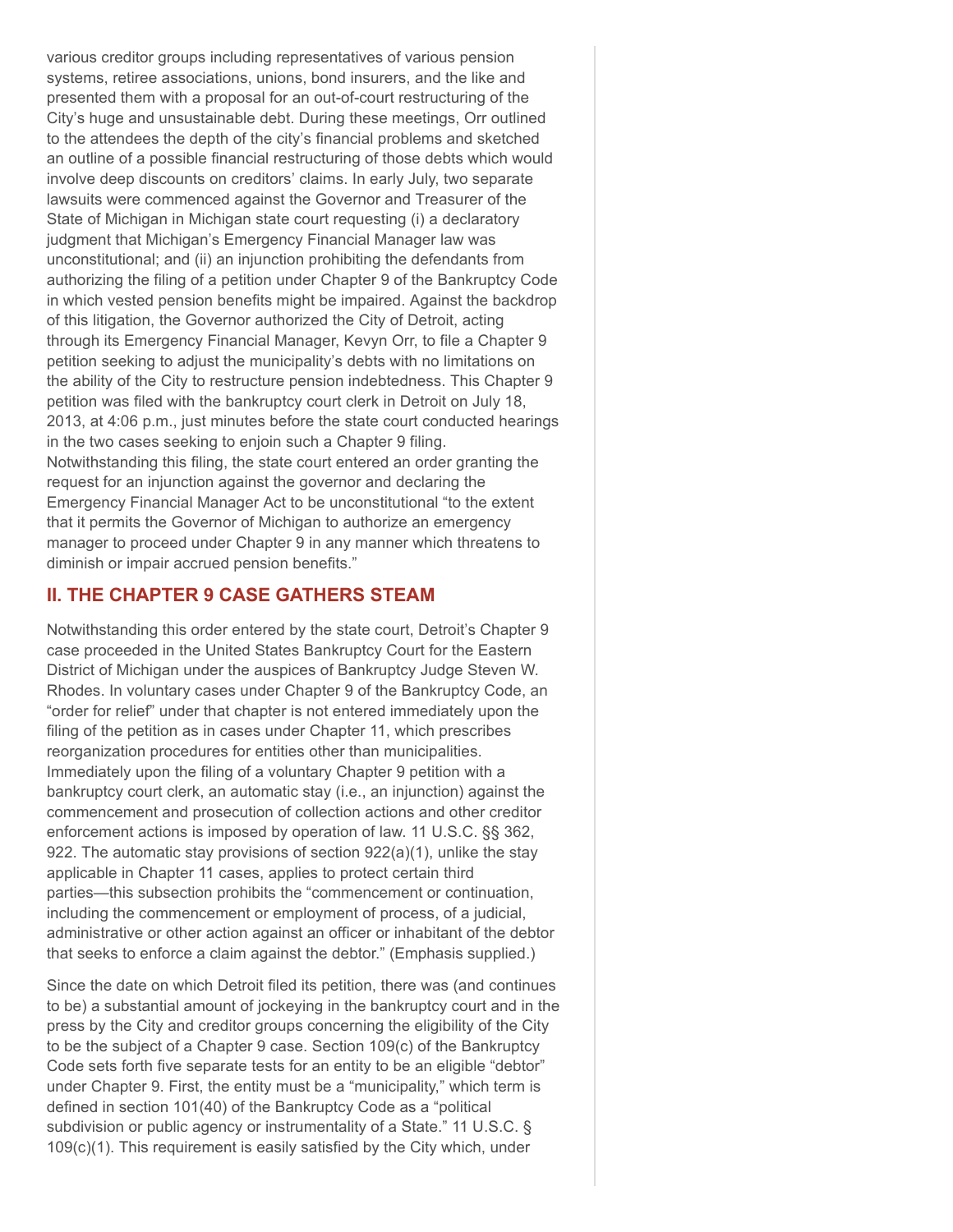applicable state law, is recognized as an instrumentality of the State of Michigan. Second, the entity must be "specifically authorized, in its capacity as a municipality or by name, to be a debtor" under Chapter 9 or "by a governmental officer or organization empowered by State law to authorize such entity to be a debtor" under Chapter 9. 11 U.S.C. § 109(c)(2). Michigan's Emergency Financial Manager Act permits Michigan's governor to authorize a Chapter 9 filing by a municipality, which happened here in July, 2013, and this authorization may contain contingencies. Third, the entity must be "insolvent," which the Bankruptcy Code defines, with respect to a municipality, as a financial condition where the municipality is "generally not paying its debts as they become due unless such debts are the subject of a bona fide dispute" or where the municipality is "unable to pay its debts as they become due." 11 U.S.C. §§ 109(c)(3), 101(32)(C). Fourth, the entity filing the petition must desire "to effect a plan to adjust such debts." 11 U.S.C. § 109(c)(4).

The final requirement for eligibility under Chapter 9 is somewhat complex, requiring the municipality to satisfy at least one of the following four standards specified in section 109(c)(5) of the Bankruptcy Code:

- The municipality must have "obtained the agreement of creditors holding at least a majority in amount of the claims of each class that such entity intends to impair under a plan in a case" under Chapter 9.
- The municipality must have "negotiated in good faith with creditors and has failed to obtain the agreement of creditors holding at least a majority in amount of the claims of each class" that the municipality intends to impair in a Chapter 9 debt adjustment plan.
- The municipality was "unable to negotiate with creditors because such negotiation [was] impracticable."
- The municipality "reasonably believes that a creditor may attempt to obtain a transfer that is avoidable" as a preference under section 547 of the Bankruptcy Code.

The hearings on the issue of whether the City of Detroit satisfied this test of eligibility for relief under Chapter 9 began in September and concluded in early December 2013. At these hearings, the City was required to establish, by a preponderance of the evidence, that it satisfied each of the five elements of eligibility. One hundred and nine parties filed objections to the City's claimed eligibility under Chapter 9. Judge Rhodes heard testimony from Orr, Michigan's governor, city inhabitants and creditor groups and reviewed hundreds of exhibits. On December 3, Judge Rhodes announced his decision in open court that the City had met is evidentiary burden of proving that it is entitled to relief under Chapter 9 and, a few days later, issued his 143-page opinion in this contested matter (the "Eligibility Opinion").

# **III. THE COURT'S ELIGIBILITY OPINION**

The Court's opinion, while addressing essentially all of the substantive objections filed by creditors to Detroit's request for a determination of eligibility, focused in large part on three primary issues. First, did the City improperly file its Chapter 9 petition without the contingency that the City would not attempt to alter in the Chapter 9 case the constitutionally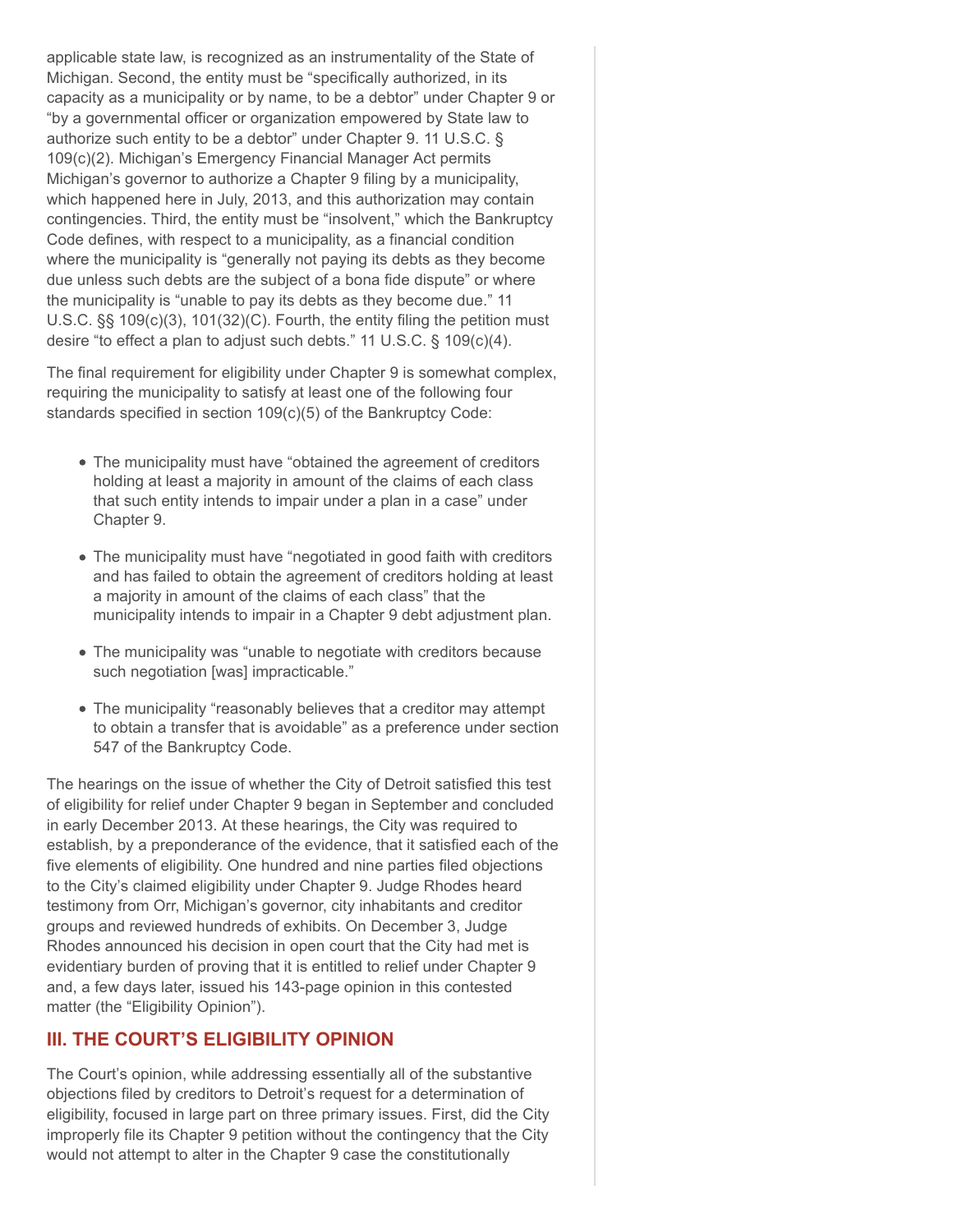protected rights of former City employees to their pensions? Second, did the City attempt to negotiate with its creditors for a restructuring of the City's debt outside of bankruptcy or, in the alternative, were such negotiations "impracticable" under the circumstances. Finally, did the City file its Chapter 9 petition in "good faith" as required by section 921(c) of the Bankruptcy Code?

### A. The City's Pension Obligations to Retired City Employees

At the beginning of Judge Rhodes' opinion, he catalogued and analyzed the City's indebtedness, the massive deterioration in City services that has occurred over a period of years and the drastic reduction in the City's population since 1950. The City estimated its total debt in its Chapter 9 Schedules at \$18 billion - - \$11.9 billion in unsecured debt and \$6.4 billion in secured debt - - all of which is held by more than 100,000 creditors. The estimate of unsecured debt includes \$3.5 billion of unfunded pension obligations and \$5.7 billion in "other post-employment benefits" owing to present city employees and retirees.

Michigan's current state constitution which came into force in 1963 contains special protections for the pension rights of public employees. Article IX, Section 24, of the constitution reads as follows:

"The accrued financial benefits of each pension plan and retirement system of the state and its political subdivisions shall be a contractual obligation thereof which shall not be diminished or impaired thereby."

Similar protections were not previously included in earlier Michigan constitutions and prior case law had not elevated pension commitments by the state and municipalities to the status of contracts. Rather, before 1963, Michigan public pensions were treated as "gratuitous allowances that could be revoked at will because a retiree lacked any vested right in their continuation."

After analyzing the public debates of the Michigan Constitutional Convention conducted in 1961-1962 and subsequent case law on the status of public employee pensions in Michigan, Judge Rhodes concluded that the current state constitution elevated the status of these pension rights to contractual obligations and nothing more. Upon the failure of the State or municipality to pay an employee his pension amounts due under a retirement plan, that employee will have the right to commence an action in court to recover his unpaid benefits then due.

Some of the parties objecting to the City's eligibility for Chapter 9 relief argued that this state constitutional provision granted "absolute protection" to the right to receive public pension benefits and that, because the Chapter 9 petition filed by the City did not carve out these benefits as being sacrosanct in the Chapter 9 case, the filing of the petition was not authorized by state law as required by section 109(c)(2) of the Bankruptcy Code. Judge Rhodes rejected this argument, noting that state law only elevated public pension obligations to the status of contractual obligations and retirees' rights to receive these contractual payments may be adjusted in a confirmed Chapter 9 plan. As Judge Rhodes phrased it, "state law cannot reorder the distributional priorities of the bankruptcy code. If the state consents to a municipal bankruptcy, it consents to the application of chapter 9 of the bankruptcy code."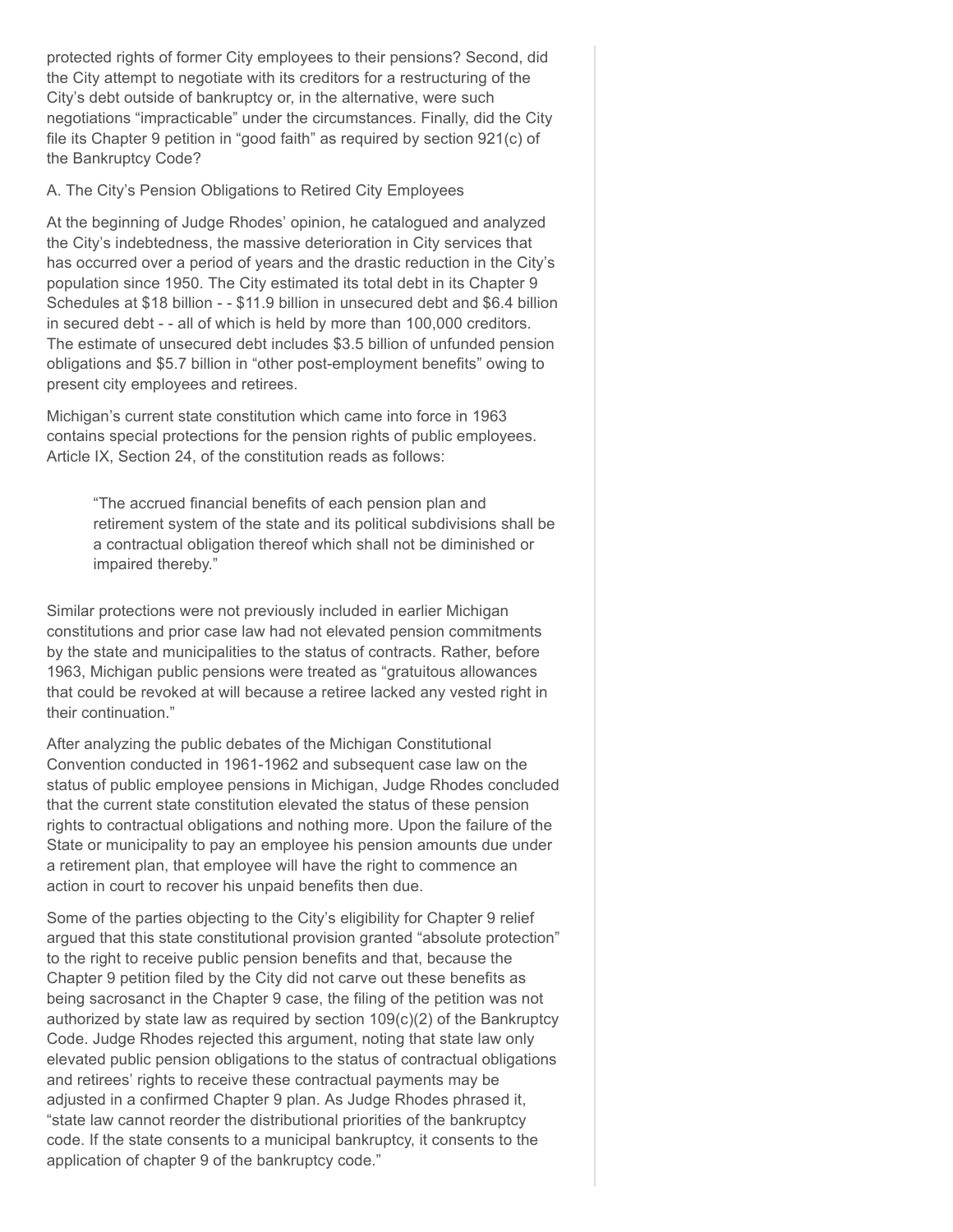Interestingly, however, Judge Rhodes injected a word of caution concerning any attempt by the City to impair the public pension rights of retirees in a Chapter 9 plan:

"No one should interpret this holding that pension rights are subject to impairment in this bankruptcy case to mean that the Court will necessarily confirm any plan of adjustment that impairs pensions. The Court emphasizes that it will not lightly or casually exercise the powers under federal bankruptcy law to impair pensions. Before the Court confirms any plan that the City submits, the Court must find that the plan fully meets the requirements of 11 U.S.C. § 943(b) and the other applicable provisions of the bankruptcy code. Together, these provisions of law demand this Court's judicious, legal and equitable consideration of the interests of the City and all of its creditors, as well as the laws of the State of Michigan."

### B. Good Faith Negotiations With Creditors and Their Impracticability

As mentioned above, section 109(c)(5) of the Bankruptcy Code requires a chapter 9 petitioner to satisfy at least one of four requirements stated therein before a finding of eligibility for Chapter 9 relief may be made by a bankruptcy court. Two of those requirements - - that creditors holding a majority in amount of claims in each class to be impaired under a chapter 9 plan and that a voidable preferential transfer was reasonably believed by the petitioner to be obtained by a creditor - - have no application in the City's Chapter 9 case. Thus, the City was required to prove that either (i) the City negotiated with creditors in "good faith" but failed to obtain the agreement of impaired classes of claims to an out-of-court restructuring; or (ii) the City was unable to so negotiate because such negotiation was "impracticable." Judge Rhodes devoted a substantial portion of the Eligibility Opinion to these two factors - - good faith negotiations and their impracticability - - and concluded that, even though the City failed to negotiate with its creditors in good faith, those negotiations were nonetheless impracticable under the circumstances.

Judge Rhodes' factual findings described in detail the various meetings held by Orr with groups of creditors during June, 2013. On June 14, Orr met with approximately 150 creditor representatives including those of the City's debt holders, insurers of that debt, unions, retiree associations and pension systems, at which time Orr presented them with an out-of-court restructuring proposal. Elements of this proposal were (i) an anticipated investment of \$1.25 billion over ten years to improve basic and essential City services; (ii) an expansion of the City's income and property tax bases; and (iii) the "realization of value" from the Detroit Water and Sewerage Department via the creation of a new authority. Orr also proposed "treatment of secured debt commensurate with the value of the collateral securing such debt" along with the "pro-rata distribution of \$2 billion in principal amount of interest-only limited recourse participation notes to holders of unsecured claims." In addition to this meeting, Orr and his staff held other meetings with creditors regarding this proposal, including a meeting with union representatives and retiree associations in Detroit on June 20, 2013 and a meeting in New York City with representatives of "all six of the insurers of the City's funded bond debt, the pension systems, and U.S. Bank, the trustee or paying agent on all of the City's bond issuances." Additional meetings were held in late June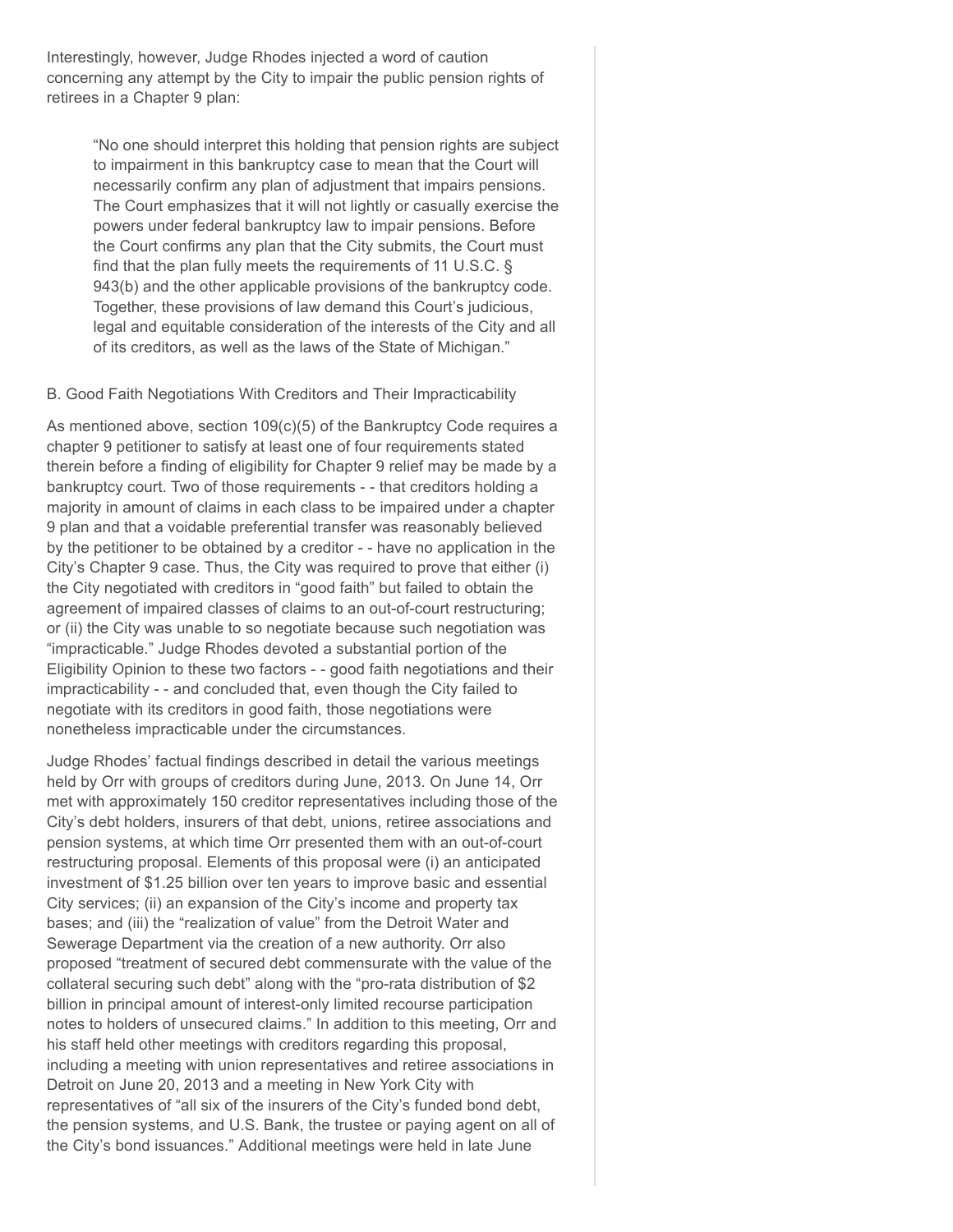#### and early July.

At the various hearings on eligibility, the City argued that its out-of-court restructuring proposal presented to creditors on June 14, 2013, and the follow up meetings with creditor groups constituted a "good faith effort to begin negotiations" but the creditors "refused to respond." The objectors argued that this proposal lacked sufficient detail to permit them to make any counterproposals and, therefore, good faith negotiations were never begun, much less attempted. After an extensive review of the evidence, Judge Rhodes concluded that "the June 14 Proposal to Creditors and the follow up meetings were not sufficient to satisfy the requirements of 11 U.S.C. § 109(c)(5)(B) . . . .The Proposal to Creditors did not provide creditors with sufficient information to make meaningful counterproposals, especially in the very short time that the City allowed for the discussion period."

Notwithstanding the lack of good faith negotiations by the City with creditors concerning a possible out-of-court restructuring, Judge Rhodes concluded that any such negotiations would have been "impracticable" and, therefore, the requirements of 11 U.S.C. § 109(c)(5)(B) were satisfied by the City. Judge Rhodes reviewed the relevant case law on the issue of impracticability, noting that this test involves a "fact-sensitive inquiry" that "depends upon the circumstances of the case." This test was adopted by Congress "to cover situations in which a very large body of creditors would render prefiling negotiations impracticable."

The Eligibility Opinion then points out that there were over 100,000 creditors listed in the City's bankruptcy schedules. With respect to retirees, Judge Rhodes observed that the unions disclaimed authority to negotiate on behalf of the large number of retirees and that several retiree associations asserted that "they would never negotiate a reduction in accrued pension benefits." In conclusion, Judge Rhodes wrote that

"[t]he majority of the City's debt is bond debt and legacy debt. Neither the pension debt nor the bond debt are adjustable except through consent or bankruptcy. Negotiations with retirees and bondholders were impracticable due to the sheer number of creditors, and because many of the retirees and bondholders have no formal representatives who could bind them, or even truly negotiate on their behalf. Additionally, the Court finds that the City's fiscal crisis was not self-imposed and also made negotiations impracticable."

### C. The Good Faith Requirement for Filing a Chapter 9 Petition

Section 921(c) of the Bankruptcy Code permits a bankruptcy court, after an objection is filed to a Chapter 9 petition, to dismiss that petition after notice and a hearing "if the debtor did not file the petition in good faith or if the petition does not meet the requirements of [the Bankruptcy Code]." At the outset of this section of the Eligibility Opinion, Judge Rhodes observed that:

"[t]he City's alleged bad faith in filing its Chapter 9 petition was a central issue in the eligibility trial. Indeed, in one form or another, all of the objecting parties have taken the position that the City did not file its petition in good faith and that this Court should exercise its discretion under 11 U.S.C. § 921(c) to dismiss the case."

Judge Rhodes then proceeded to quote a recent decision of the bankruptcy judge handling the pending Chapter 9 case of Stockton,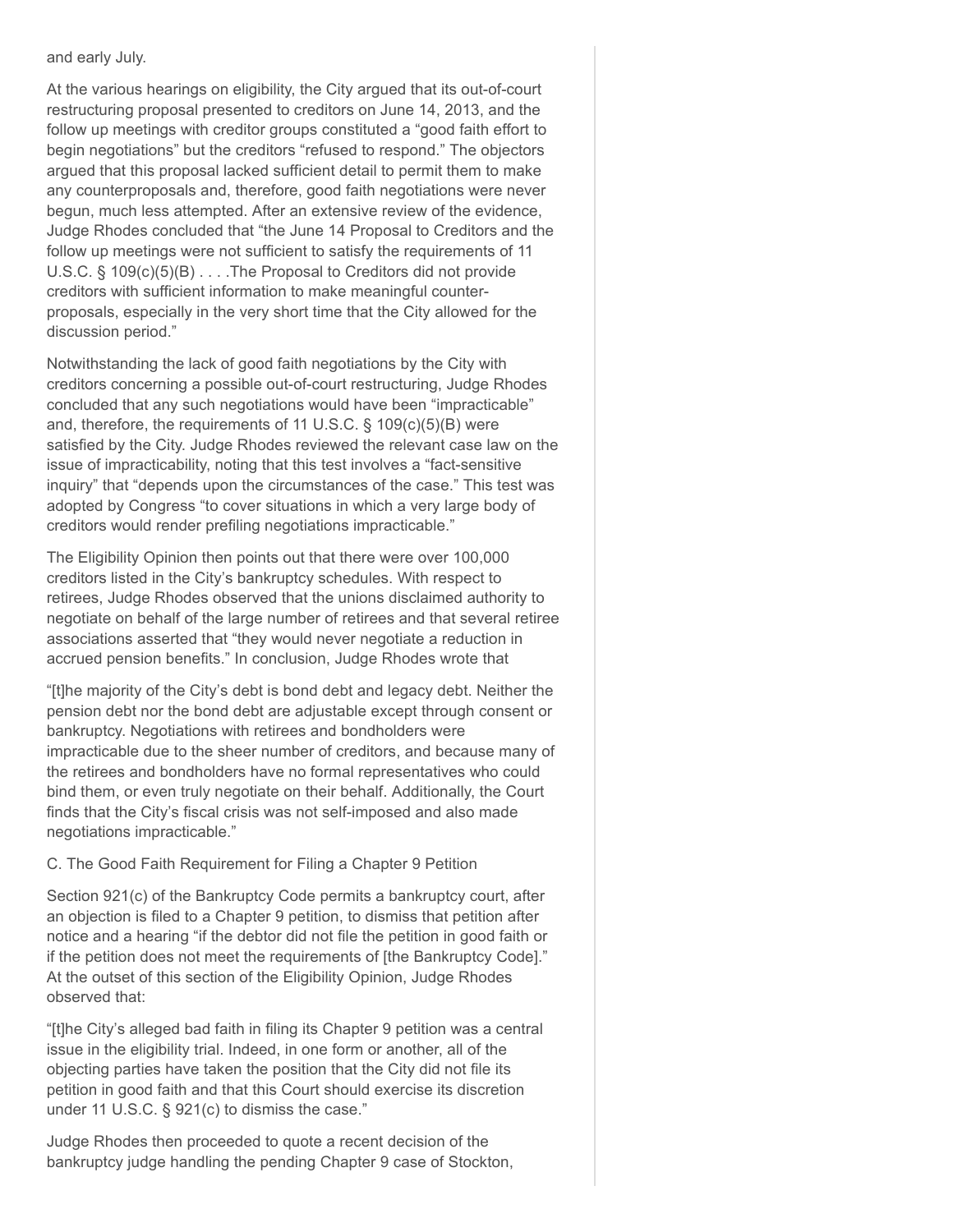California, Judge Christopher M. Klein, concerning the proper legal standard to determine whether a Chapter 9 petition was filed in "good faith":

"Relevant considerations in the comprehensive analysis for § 921 good faith include whether the City's financial problems are of a nature contemplated by chapter 9, whether the reasons for filing are consistent with chapter 9, the extent of the City's prepetition efforts to address the issues, the extent that alternatives to chapter 9 were considered, and whether the City's residents would be prejudiced by denying chapter 9 relief."

As an overriding principle, the essence of the good faith requirement in section 921 is "to prevent abuse of the bankruptcy process."

In his review of the record of the eligibility hearing, Judge Rhodes concluded that "in some particulars, the record does support the objectors' view of the reality that led to this bankruptcy filing." The evidence in support of the objectors' theory included testimony and documentation pointing toward collusion between Orr and the State of Michigan concerning planning for the Chapter 9 filing and providing political cover for state officials after the filing, in addition to certain statements made by Orr to creditor representatives during the June negotiations concerning the "sacrosanct" nature of the City's pension obligations.

Nonetheless, Judge Rhodes concluded that the City's petition was filed in good faith and that the record did not support the objectors' position "in enough particulars for the Court to find that the filing was in bad faith." The Court made it clear in the Eligibility Opinion that its "paramount" concern was for the interest of the City's inhabitants and that they would be "severely prejudiced" if the Chapter 9 case is dismissed:

The Court concludes that this factor is of paramount importance in this case. The City's debt and cash flow insolvency is causing its nearly 700,000 residents to suffer hardship. As already discussed at length in this opinion, the City is "service delivery insolvent." See Parts III B 6-11 and XIII B, above. Its services do not function properly due to inadequate funding. The City has an extraordinarily high crime rate; too many street lights do not function; EMS does not timely respond; the City's parks are neglected and disappearing; and the equipment for police, EMS and fire services are outdated and inadequate.

Over 38% of the City's revenues were consumed by servicing debt in 2012, and that figure is projected to increase to nearly 65% of the budget by 2017 if the debt is not restructured. Ex. 414 at 39 (Dkt. #11) Without revitalization, revenues will continue to plummet as residents leave Detroit for municipalities with lower tax rates and acceptable services.

Without the protection of chapter 9, the City will be forced to continue on the path that it was on until it filed this case. In order to free up cash for day-to-day operations, the City would continue to borrow money, defer capital investments, and shrink its workforce. This solution has proven unworkable. It is also dangerous for its residents.

If the City were to continue to default on its financial obligations, as it would outside of bankruptcy, creditor lawsuits would further deplete the City's resources. On the other hand, in seeking chapter 9 relief, the City not only reorganizes its debt and enhances City services, but it also